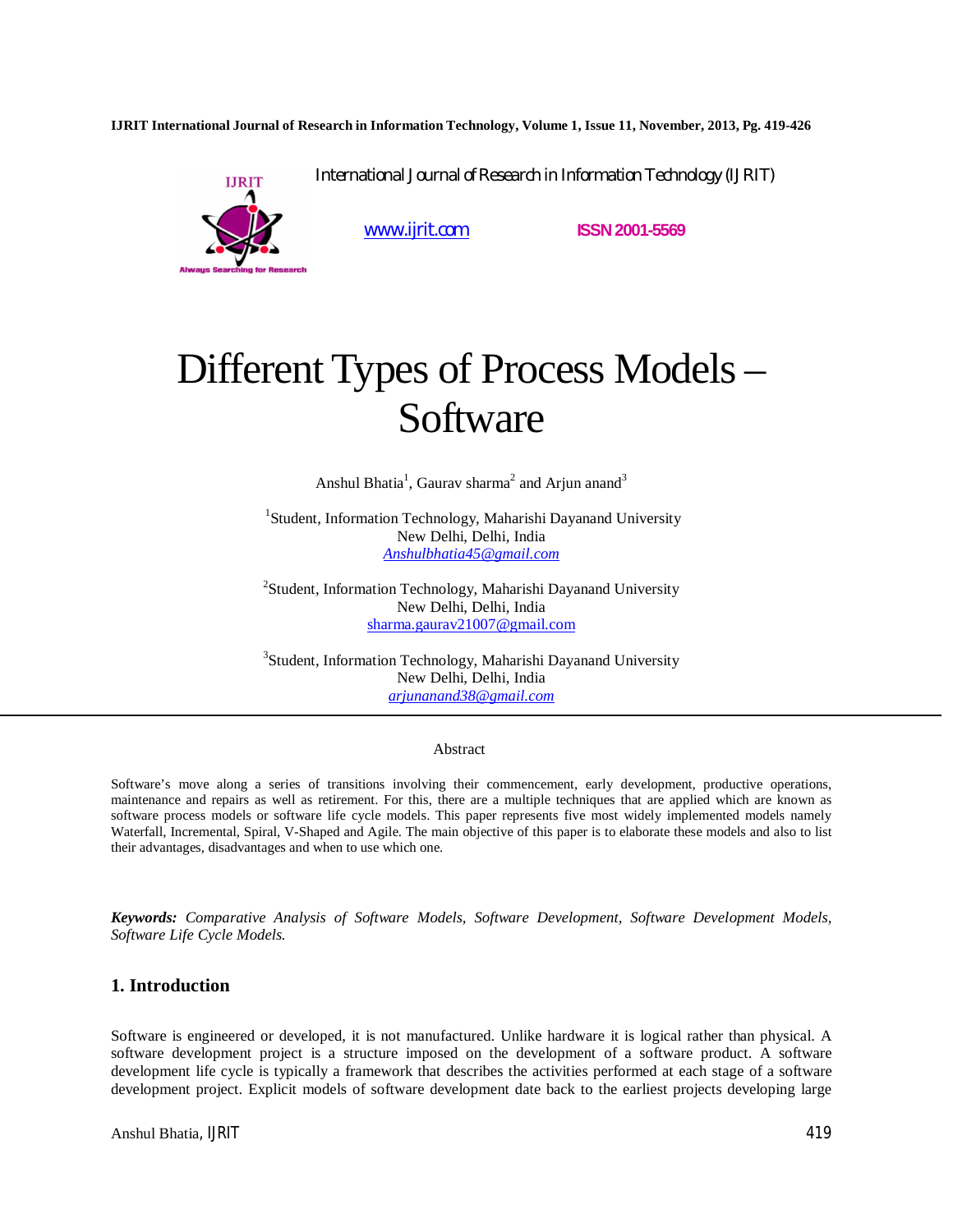software systems in the 1950's. The purpose of these software development life cycle models was to provide a theoretical plan for realistically managing the development of software systems. For this, there are several models, each describing approaches to a variety of tasks or activities that take place during the process of software development. These models aim to be the standard that defines all the tasks necessary for developing and maintaining software's. The models that we will take into consideration are:-

- 1. Waterfall Model.
- 2. Incremental Model.
- 3. Spiral Model.
- 4. V-Shaped Model.
- 5. Agile Model.

Before analyzing these models, we will first study various activities related to software development process.

## **2. Activities of Software Development**

Software's undergo a lot of problems during their development. Problem solving in software's consist of the following activities:-

- 1. Understanding the problem.
- 2. Deciding a plan for a solution.
- 3. Coding the planned solution.
- 4. Testing the actual program.

Each of these activities can be very large and handling of them is not possible in a single step. Hence, there is a need to break them into many smaller units so as to manage them efficiently. Every model gives us a unique way to perform these activities and to make software development much easier.

## **3. Software Process Models**

The various software process models are as follows:-

### **3.1 Waterfall Model**

This model is named waterfall model because its diagrammatic view displays a cascade of waterfall. It is a sequential development approach in which development is seen flowing through the phases of requirement analysis, design, implementation, testing integration and maintenance. This model is easy to understand and follows the notion of "define before design" and "design before code".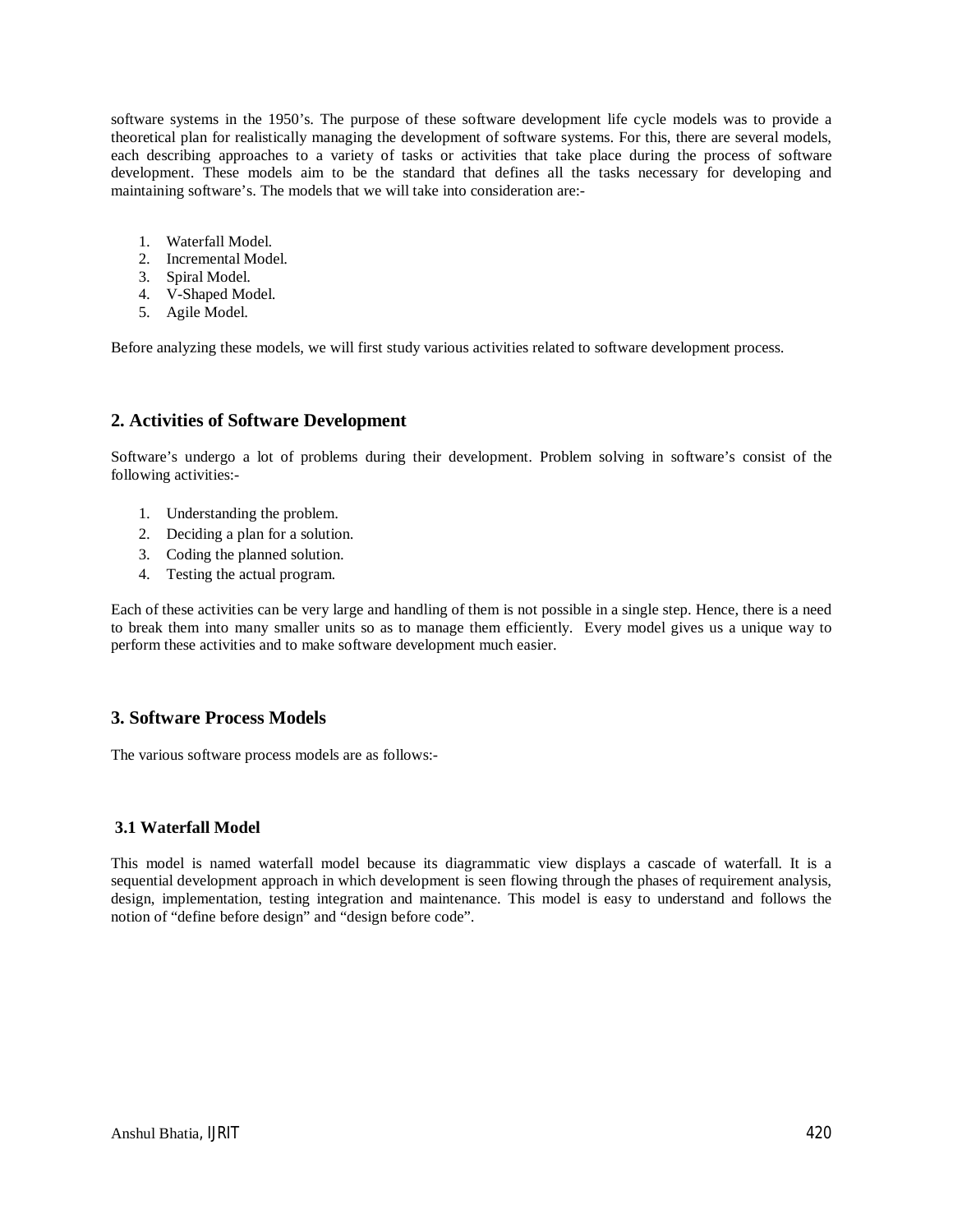

**Fig. 1 Waterfall Model**

The advantages of waterfall model are:-

- Easy to understand, easy to use.
- Provides structure to inefficient staff.
- Every stages objective is well understood.
- Sets requirement stability.
- Works well on mature products and weak teams.
- Good for management control (planning, staffing, tracking).
- Works well when quality is more important than cost or schedule.

The disadvantages of waterfall model are:-

- All requirements must be known upfront.
- Milestone created for each stage is considered frozen inhibition of flexibility.
- May give a false impression of progress.
- Does not reflect the problem solving nature of software development.
- Little opportunity for the customer to preview the system.
- Real projects rarely follow this approach.
- Costly for small teams and projects.
- Difficult to integrate it with risk management.
- Moving a step backwards is very difficult and creates a lot of problems, i.e., if something goes wrong with the design phase then there may be serious problems with the implementation phase.

When to use waterfall model:-

- Requirements are very well known.
- Technology is understood.
- Product definition is stable.
- New version of an existing product is to be created.
- Porting an existing product on a new platform.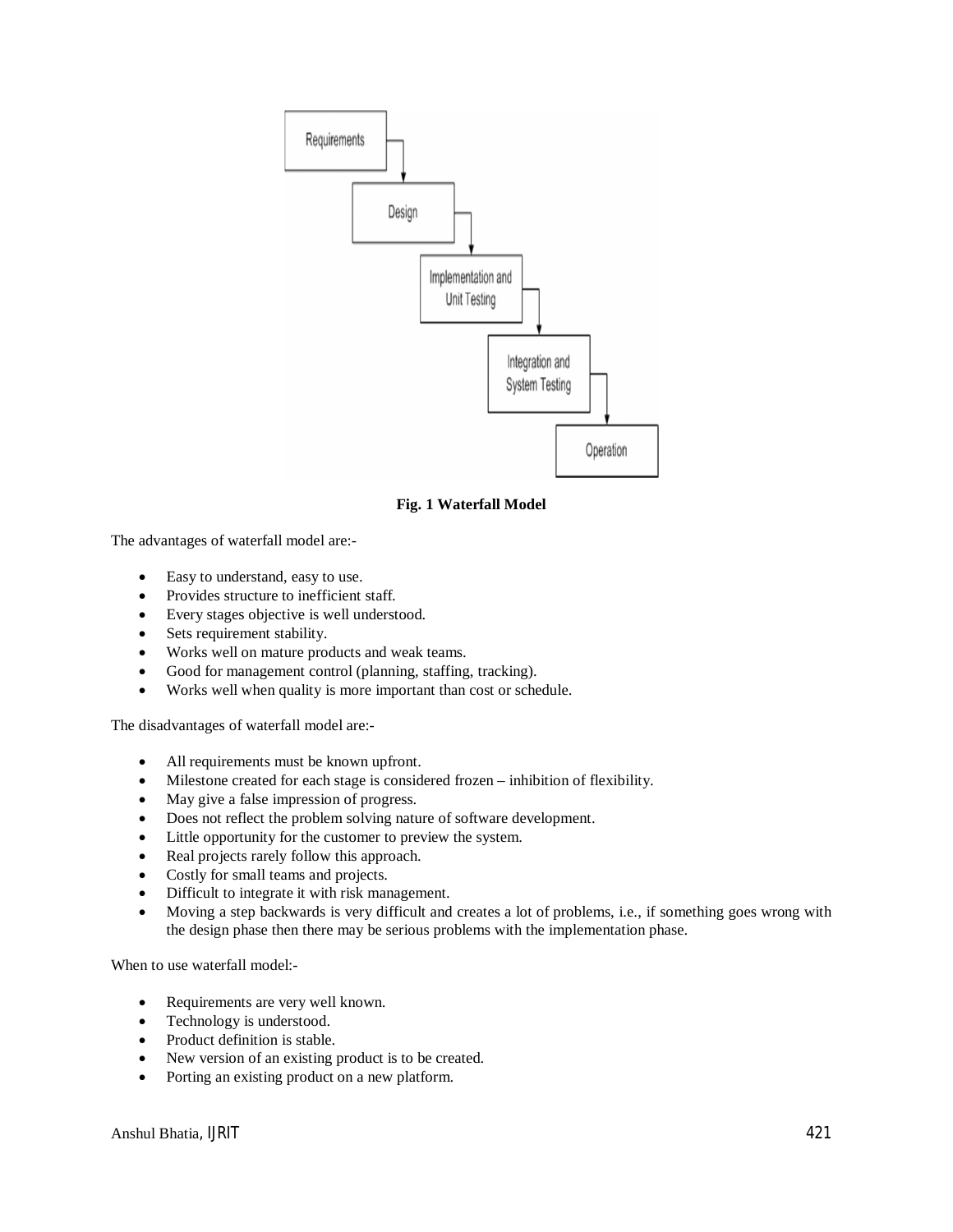### **3.2 Incremental Model**

In incremental model the whole requirement is divided into various constructs. Multiple development cycles take place, making the incremental life cycle a "multi – waterfall" cycle. Developing systems through incremental releases requires the provision of essential operating functions, then providing system users with improved and more skilled versions of a system at regular intervals. Every cycle is divided into smaller, more easily manageable module. Each module passes through the requirements, design, implementation and testing phases. A working version of software is produced at the end of the first module, so the consumer has working software in the beginning of the development process. Each subsequent release of the module adds function to the previous release. The process continues till the complete system is achieved.



#### **Fig. 2 Incremental Model**

The advantages of incremental model are:-

- Generates working software quickly.
- More flexible.
- Easier to test and debug.
- Customer can respond to each built.
- Lowers initial delivery cost.
- Easier to manage risk because risky pieces are identified and handled during i<sup>th</sup> iteration.

The disadvantages of incremental model are:-

- Needs good planning and design.
- Needs a clear and complete definition of the whole system before it can be broken down and built incrementally.
- Total cost is higher than waterfall model.

When to use incremental model:-

- Requirements of the complete system are clearly defined and understood.
- Major requirements must be defined; however, some details can evolve with time.
- There is a need to build the product quickly.
- A new technology is being implemented.
- Resources with needed skill set are not available.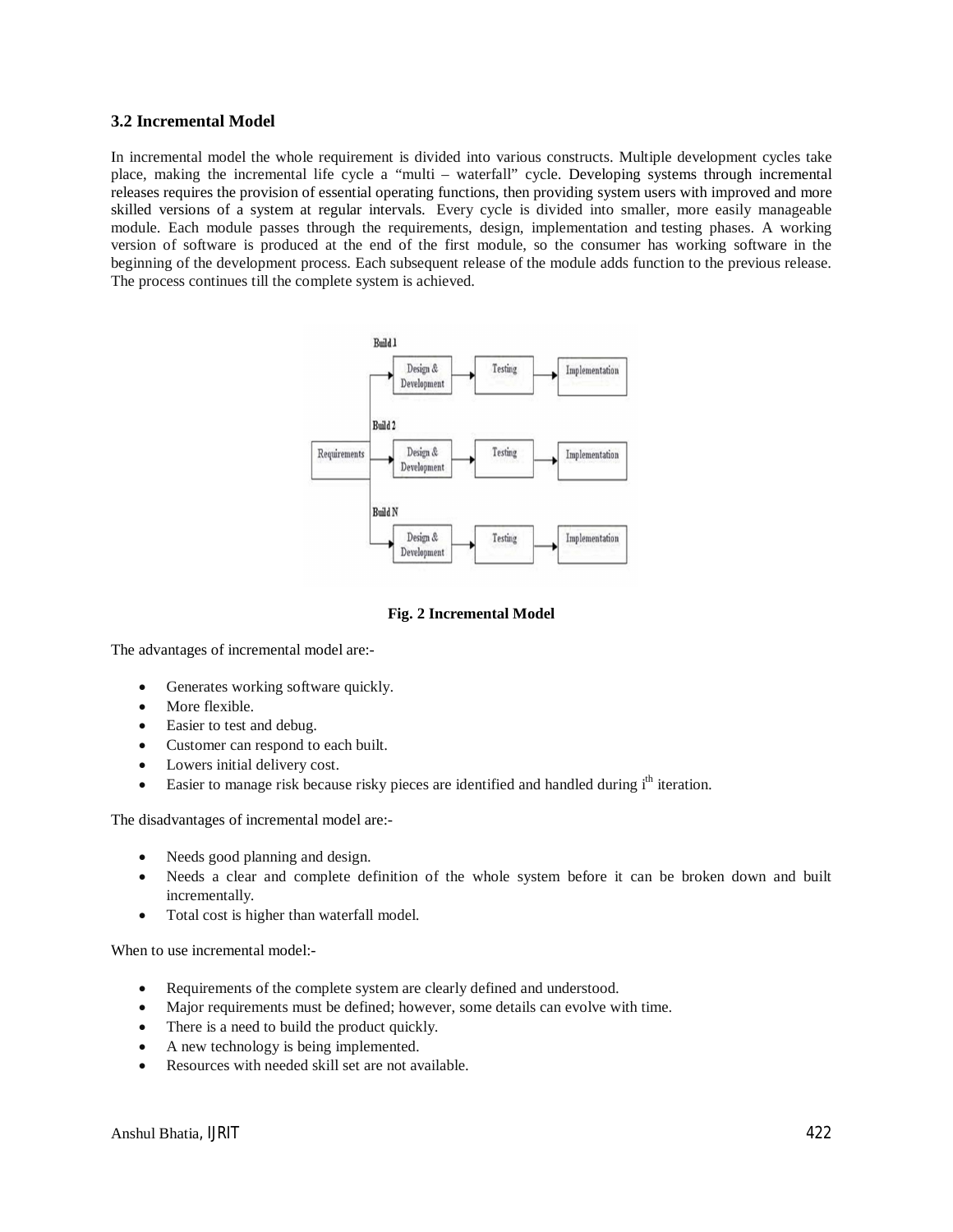#### **3.3 V-Shaped Model**

The V – Shaped model is a sequential path of execution of processes. It is a variant of waterfall model that emphasizes on verification and validation of the product. Each phase must be completed before the next phase begins. Testing of the product is planned in parallel with the corresponding phase of development. Requirements are the beginning of the life cycle model just like the waterfall model. The high-level design phase focuses on system architecture for which an integration test plan is created in order to test the pieces of the software systems ability to work together. However, the low-level design phase lies where the actual software components are designed, and the unit tests are carried out in this phase as well.



**Fig. 2 V - Shaped Model**

The advantages of v - shaped model are:-

- Emphasize planning for verification and validation of the product in early stages of product development.
- Each deliverable must be testable.
- Project management can track progress by milestones.
- Easy to use and implement.
- Higher chance of success over the waterfall model due to the early development of test plans during the life cycle.

The disadvantages of v - shaped model are:-

- Does not easily handle concurrent events.
- Does not handle iterations or phases.
- Does not easily handle dynamic changes in requirements.
- Does not contain risk analysis activities.
- Little flexibility.

When to use v - shaped model:-

Anshul Bhatia, IJRIT 423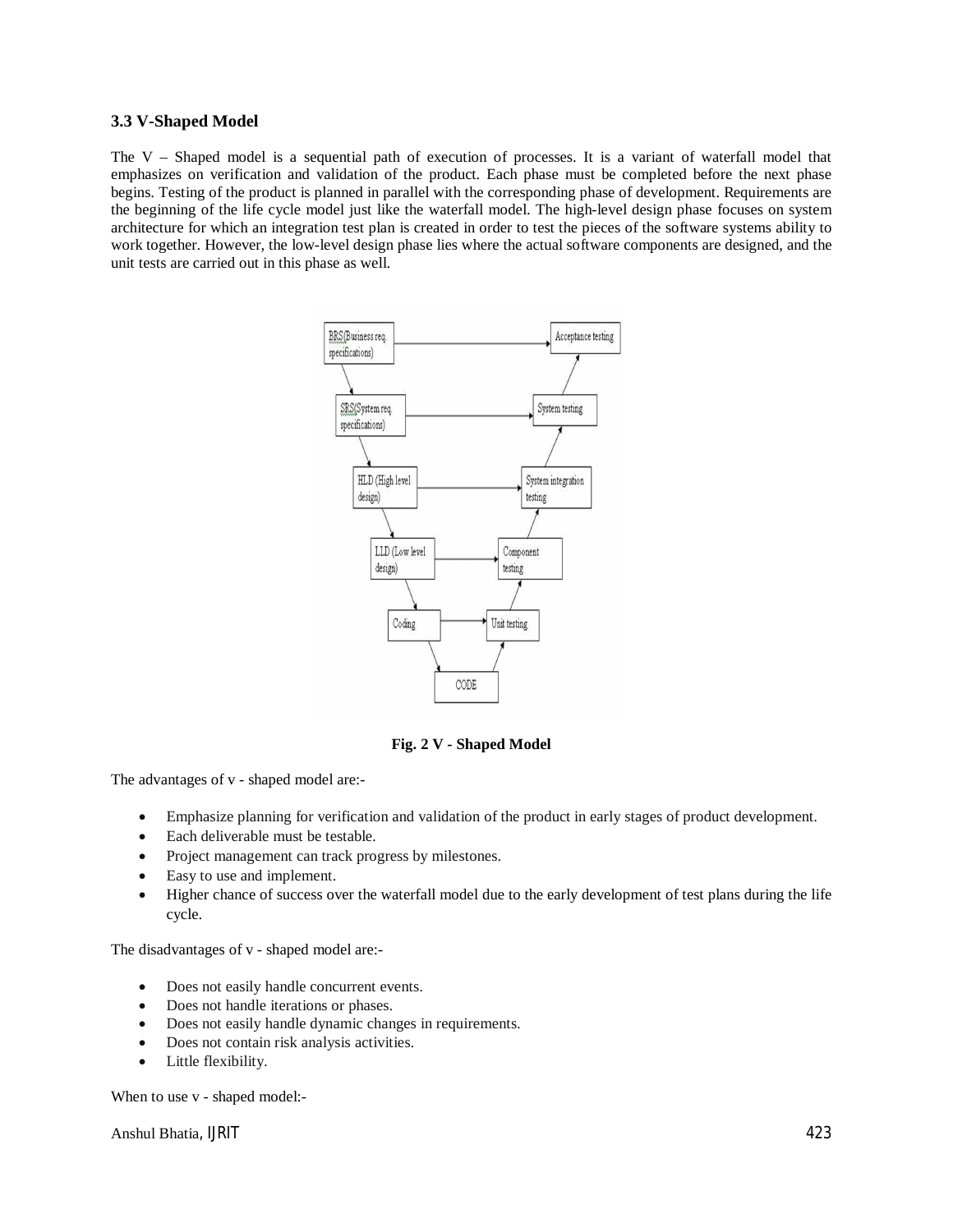- For systems requiring high reliability hospital patient control applications.
- All requirements are known up-front.
- When it can be modified to handle changing requirements beyond analysis phase.
- Solutions and technology are well known and understood.

## **3.4 Spiral Model**

The spiral model of software development represents a risk driven approach to software process analysis. This approach incorporates the elements of specification-driven, prototype-driven process methods, together with the classic software life cycle. It has two main distinctive features. First is its cyclic approach for incrementally growing a system's degree of definition and the second one is the implementation while decreasing the degree of risk. The requirements are gathered during the planning phase. In the risk analysis phase, a process is undertaken to identify risk and alternate solutions. A prototype is produced at the end of the risk analysis phase. Software is produced in the engineering phase, along with testing at the end of the phase. The evaluation phase allows the customer to evaluate the output of the project before the project continues to the next spiral.



#### **Fig. 4 Spiral Model**

The advantages of spiral model are:-

- Provides early indication of insurmountable risks without much cost.
- Users see the system early because of rapid prototyping tools.
- Critical high-risk functions are developed first.
- The design does not have to be perfect.
- Users can be closely tied to all lifecycle steps.
- Early and frequent feedback from users.
- Cumulative costs assessed frequently.
- Good for large and mission critical projects.

The disadvantages of spiral model are:-

Time spent for evaluating risks too large for small or low-risk projects.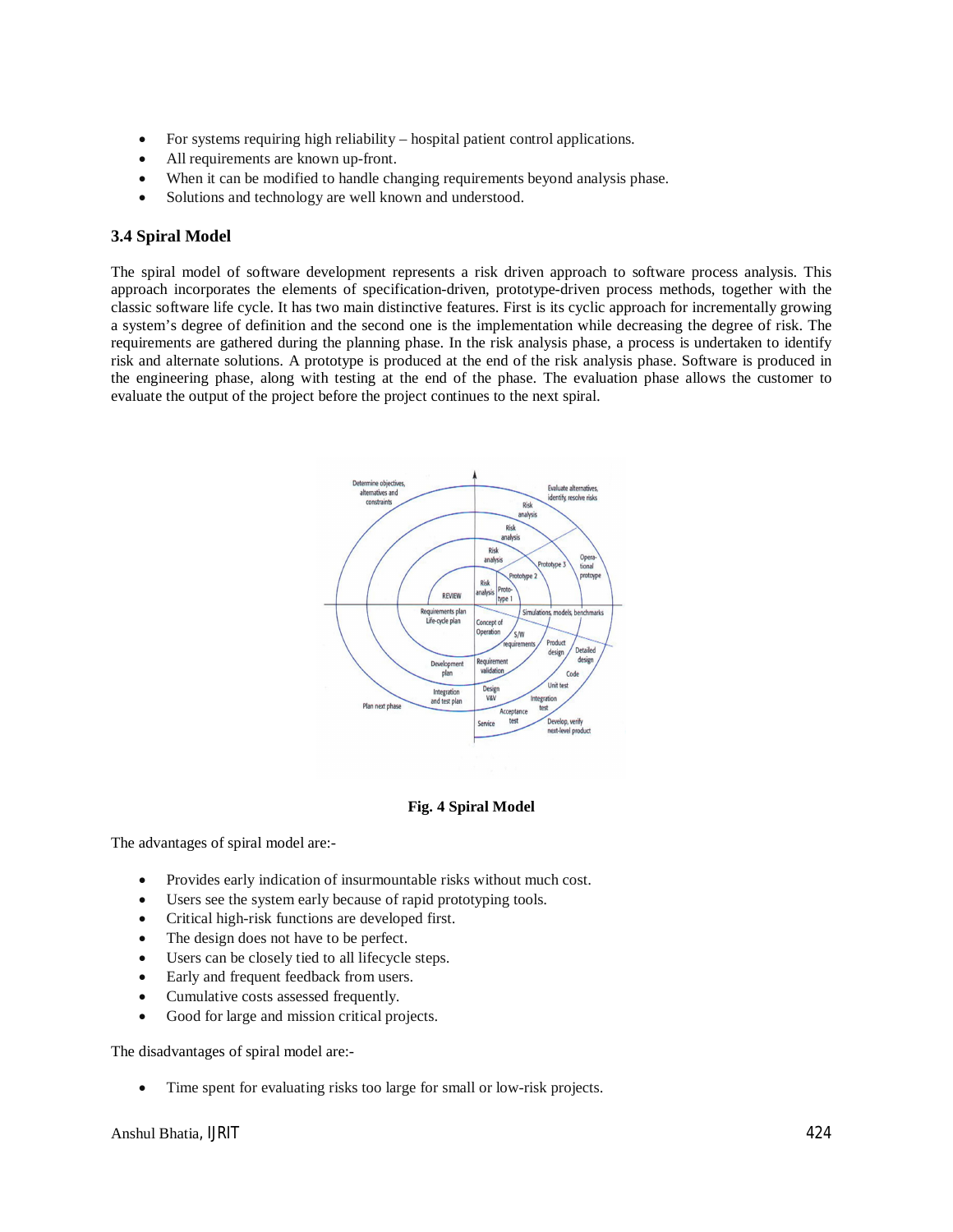- Time spent planning, resetting objectives, doing risk analysis and prototyping may be excessive.
- The model is complex.
- Risk assessment expertise is required.
- Spiral may continue indefinitely.
- Developers must be reassigned during non-development phase activities.
- May be hard to define objective, verifiable milestones that indicate readiness to advance to the next iteration.

When to use spiral model:-

- When creation of a prototype is appropriate.
- When costs and risk evaluation is important.
- For medium to high-risk projects.
- Long-term project commitment unwise because of potential changes to economic priorities.
- Users are unsure of their needs.
- Requirements are complex.
- New product line.
- Significant changes are expected.

### **3.5 Agile Model**

Agile development model is also a type of incremental model. Software is developed in rapid cycles known as increments. This results in small incremental releases with each release building on previous ones functionality. The application is typically delivered in incremental fashion. The agile development approaches are typically concerned with maintaining user involvement through the application of design teams and special workshops. The delivered increments tend to be small and limited to short delivery periods to ensure rapid completion. Extreme Programming (XP) is currently one of the most well known agile models.



**Fig. 5 Agile Model**

The advantages of agile model are:-

- Customer satisfaction.
- People and interactions specified rather than tools.
- Face-to-Face communications.